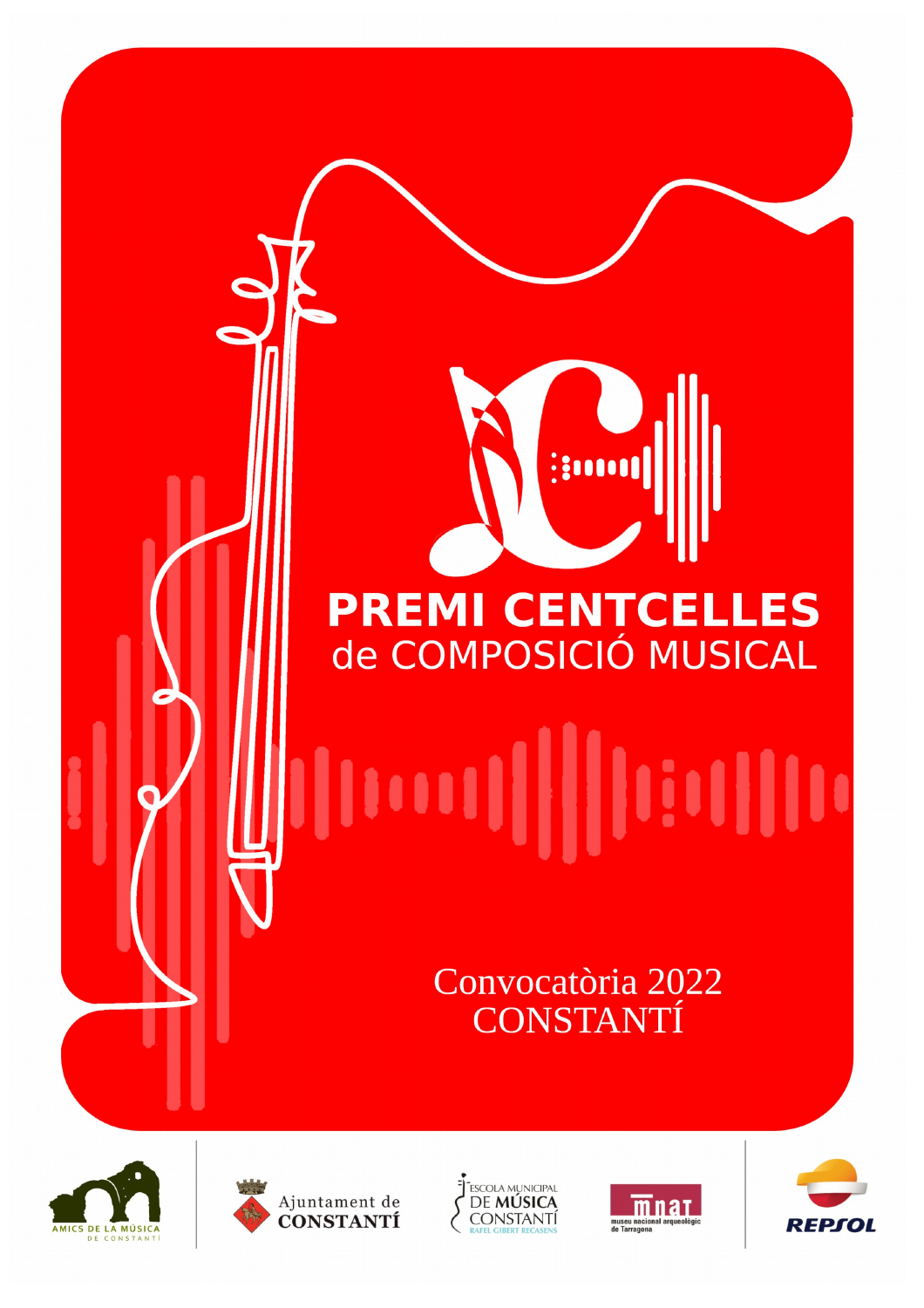# II CENTCELLES COMPOSITION AWARD

Competition notice 2021

November 4th, 2021

The *Associació Amics de la música de Constantí,* with the collaboration of the Council of Constantí, the local music school *"Rafel Gibert Recasens"*, the MNAT (National Archaeological Museum of Tarragona) and the sponsorship of REPSOL, announces the **Second Edition** of the **Centcelles Composition Awards**, aiming to encourage musical creation and disseminate the musical works of current composers.

## Musical work and categories

The musical works presented must be completely unpublished: they must not have been previously interpreted, published, or disseminated in any kind of format or computer sound file.

The style, writing and structure of the work is completely free.

The recommended duration of the work is between 10 and 15 minutes

The line-up for which the musical works for this 2<sup>nd</sup> Competition Prize must be written is the standard saxophone quartet.

#### Musical work submission

1) The submission of the musical work must be completely anonymous, using a pseudonym which does not allow the identification of the composer or their work.

2) The format of the summited work must be either handwritten or printed from a musical notation program. The music sheet and the part must be summited in a PDF document, also, the work must be summited in a digital format, such as USB or CD. Optionally, a midi or mp3 audio could be also included.

3) Incomplete sheets will not be accepted, and all the summited music sheets must be readable at first sight. Poorly written music sheets may be rejected.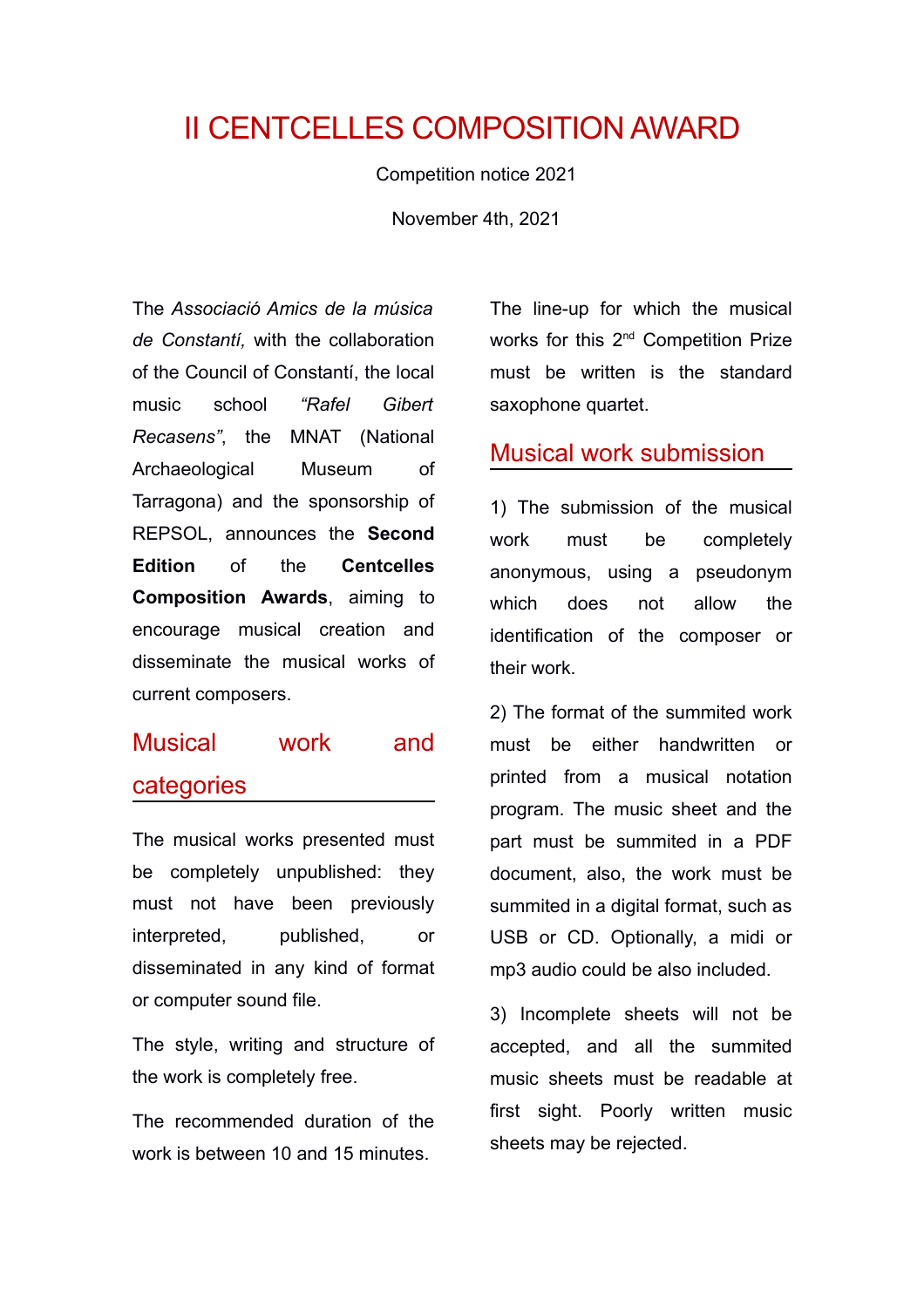4) The work must be summited in DIN A4 format, (21 x 29,7 cm) or similar and it must be binded.

They must be sent in a large envelope, which cannot contain the author's name or any other information that allows their identification. This envelope must contain:

- a) Three copies of the general music sheet of the work, with its title and signed with a pseudonym, along with the set of parts, for its correct interpretation.
- b) The music sheet and the parts, in PDF format and in a digital format, such as USB or CD.
- c) A sealed, smaller envelope (with the pseudonym of the author written outside), containing the registration form, duly signed, and completed, together with a photocopy of the DNI, passport or NIE.
- d) The optional presentation of the audio file can only be done by adding into the large envelope the digital support (USB or CD) that contains it,

with only the title and the pseudonym

e) The three copies of the work and the sealed envelope can be delivered to the secretary of the Municipal School of Music (Rafel Gibert Recasens) or sent by regular mail to:

Escola Municipal de Música "Rafel Gibert Recasens"

Plaça de les Escoles Velles, sn, 43120, Constantí

The **deadline** for submission of the works is Monday, **May 2nd 2022**.

#### Awarded work

The winning work will be premiered in one of the concerts of the *Cicle de Concerts a Centcelles* during July 2022.

The intellectual property will remain in the possession of the author and in subsequent recordings and programs it must state the text: "Centcelles Composition Award 2022"

#### Award

The winner will be awarded with 3000 euros in cash.